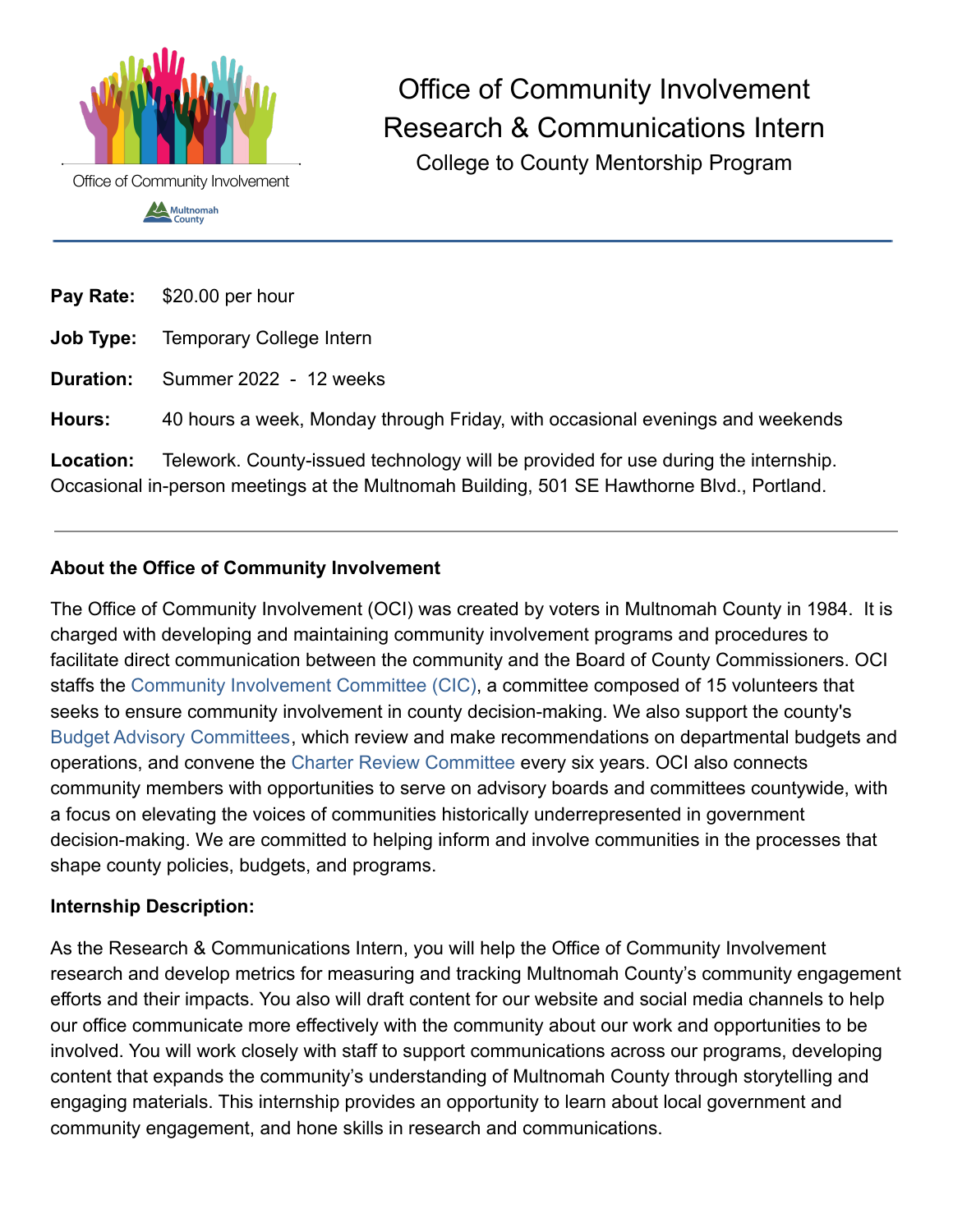### **Internship duties will include:**

- Conduct research on how Multnomah County departments and other jurisdictions measure community engagement efforts and impacts
- Analyze research and develop recommendations for community engagement metrics that could be utilized across Multnomah County departments and offices
- Design a template annual report that summarizes the county's community engagement work using clear and engaging content
- Develop web, e-newsletter and social media content that highlights the work of Office of Community Involvement staff and volunteers, as well as program outcomes
- Collaborate with staff to explore new communications mediums, such as video content, graphics and new communications channels
- Create content around areas of public interest in the County's work, such as volunteer opportunities, the budget process and policy-making, drafting materials that simplify complex topics
- Attend staff meetings and trainings
- Other projects as they arise

# **Desired skills & experience:**

- Ability to communicate professionally and interpersonally with County employees, volunteers and government partners, and to connect and communicate with diverse audiences using methods such as slide presentations, charts/graphs, or images.
- Strong written communication skills, with the ability to communicate complex concepts in a simple manner and communicate effectively based on audience needs
- Strong verbal communication skills in active listening, speaking and storytelling. Willing to ask questions.
- Experience with social media platforms
- Strong research, outreach and interviewing skills and ability to research current and best promising practices
- Analytical skills, including the ability to determine trustworthy sources of information.
- Ability to develop and use evaluation metrics
- Ability to honor research ethics and standards of confidentiality regarding County projects and data
- Working knowledge of Google applications (Docs, Drive, Slides, Forms, etc.).
- Experience with managing a project from start to finish.
- Ability to work independently with minimal supervision as well as the ability to collaborate within a team environment.
- Ability to manage one's own time to accomplish tasks to meet expectations